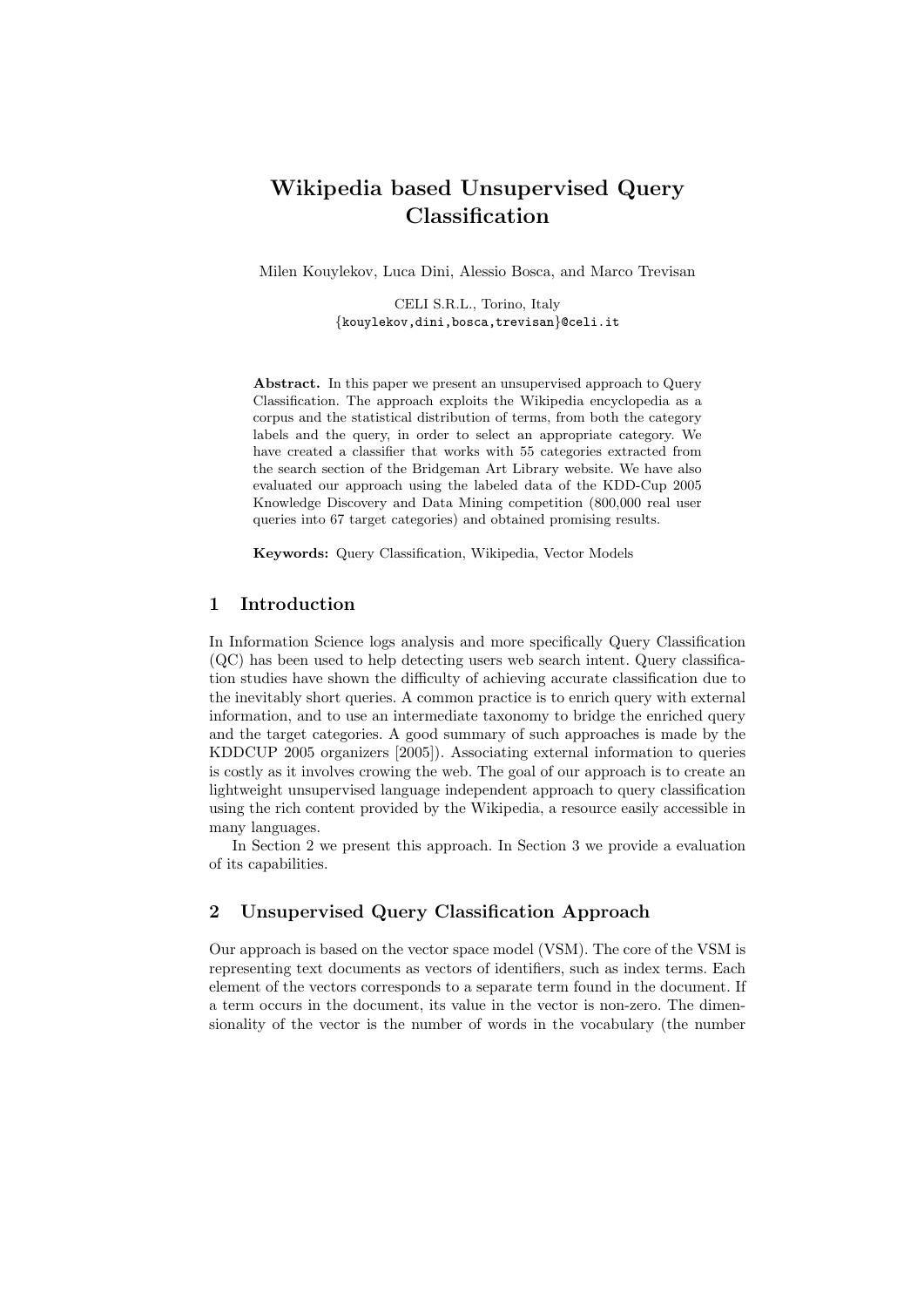of distinct words occurring in the corpus). In VSM, weights associated with the terms are calculated based on a heuristic functions. Some of the more popular approaches are term frequency and inverse document frequency.

Using the VSM a similarity function between the vectors of two documents and a query can be defined. The standard function used is the cosine similarity coefficient, which measures the angle between two vectors.

We have adapted the vector space model to the query classification task using the following approach: First, we associate a document that describes the category with each category  $C_k$ . We name this document category document CD. For example a CD for the category Basketball must contain information about: the rules of the game, National Basketball Association, FIBA and famous players etc. A CD for the Arts must contain information about i) paining; ii) sculptures; 3) art museums etc. In the second stage of the approach we associate to each query a set of relevant documents found in a document collection. We define the category score of query q for category  $C_k$  as the maximum value of the cosine similarity between term vectors of the CD of the category and a document relevant to the query  $\alpha i$ . For example we expect to find a lot of common terms between a document relevant to the query Michael Jordan and the CD for category Basketball and few common terms with the CD of the category Art. Finally as output the approach returns the categories which CD has the highest cosine similarity with a relevant document of the query.

We use relevant documents for a query and not the query because we compare the query terms with CD documents that are not relevant to the query itself. For example the CD of the category Arts does not contain a mentioning of Pablo Picasso but the intersection between it and documents relevant to Pablo Picasso contain a lot of common terms like painting, art, surrealism etc.

In order to make our approach feasible we need a document collection that contains sufficient number of documents in order to: 1) Find a big enough CD document for each category. 2) Find documents relevant to the classified queries.

The advantage of the proposed approach is that it does not require training data and it is language dependent. The approach will befit greatly from a short category description as this will allow a more correct selection of a CD.

## 3 Experiments

In our experiments we used the Wikipedia, a free, web-based, collaborative, multilingual encyclopedia<sup>1</sup>. We assign as  $CD$  for the category with the name X the Wikipedia page with the same title. For example the Wikipedia Page with title *Basketball* can be used as a CD for the category *Basketball*. The page describes almost all the important aspect of the game and has a lot of terms in common with documents relevant to queries like: *Michael Jordan, NBA Playoffs* and Chicago Bulls. Respectively the page with the title Hardware contains a lot of terms in common with documents relevant for queries like: intel processors, computer screens and nvida vs intel.

 $1$  http://www.wikipedia.org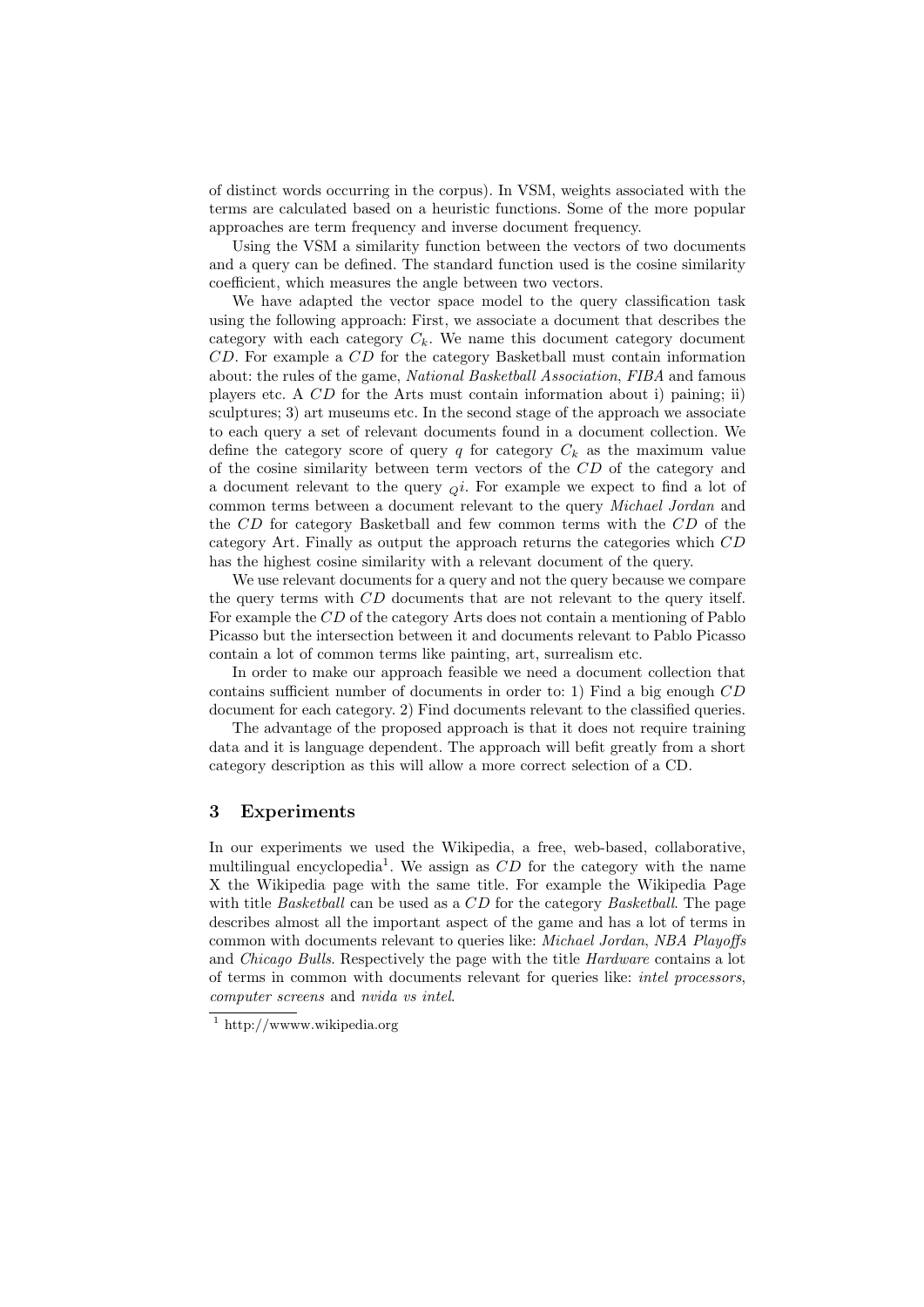For some categories the CD assigned by the approach contains short texts that are not sufficient for a complete overview of the category. We expand the CD for these categories by concatenating the texts of the pages that contain the name of the category as sub part of the page title. For example the CD for the category Arts can be expanded by concatenating the text of the pages: Liberal arts, Visual arts, Arts College, Art Education, Islamic Arts etc. If the approach does not find a page with the same title as the category it assigns as CD for the category the concatenation of pages with the name of the category as sub part of the page title or pages that contain the category name in the first sentence of the page text.

#### 3.1 Bridgeman Art Library

Our first evaluation is done using the taxonomy and query dataset created for the ART domain in the Galateas Project [2011]. The domain is defined by the contents of the Bridgeman Art Library(BAL) website<sup>2</sup>. To understand their use and meaning the categories have been grouped by BAL domain experts into three groups: Topics (Land and Sea, Places, Religion and Belief, Ancient and World Cultures etc. 23), Materials (Metalwork, Silver, Gold & Silver Gilt, Lacquer & Japanning, Enamels etc. 10), and Objects (Crafts and Design, Manuscripts, Maps, Ephemera, Posters, Magazines, Choir Books etc. 22) (total: 55 top-categories).

Our approach was evaluated on the 100 queries annotated by the three annotators into upto 3 categories. The queries were in four languages English , French, German, Dutch and Italian. We have created a classification instance for each language by manually translating the name of the categories in each language. For each of these queries we automatically assign the top 3 categories returned by the classifier. Example:

Query: navajo turquoise Category1: Semi-precious Stones Score: 0.228 Category2: Silver, Gold & Silver Gilt: 0.1554 Category3: Botanical Score: 0.1554

In this example the category assigned to the query is Category1 Semi-precious Stones. The results of the evaluation are summarized in Table 1.

|                         |      | Precison F-Measure |
|-------------------------|------|--------------------|
| Bridgeman Art Library   | 16.1 | 14.5               |
| KDD Cup Results         | 29.0 | 32.2               |
| <b>Table 1. Results</b> |      |                    |

<sup>2</sup> http://www.bridgemanart.com/